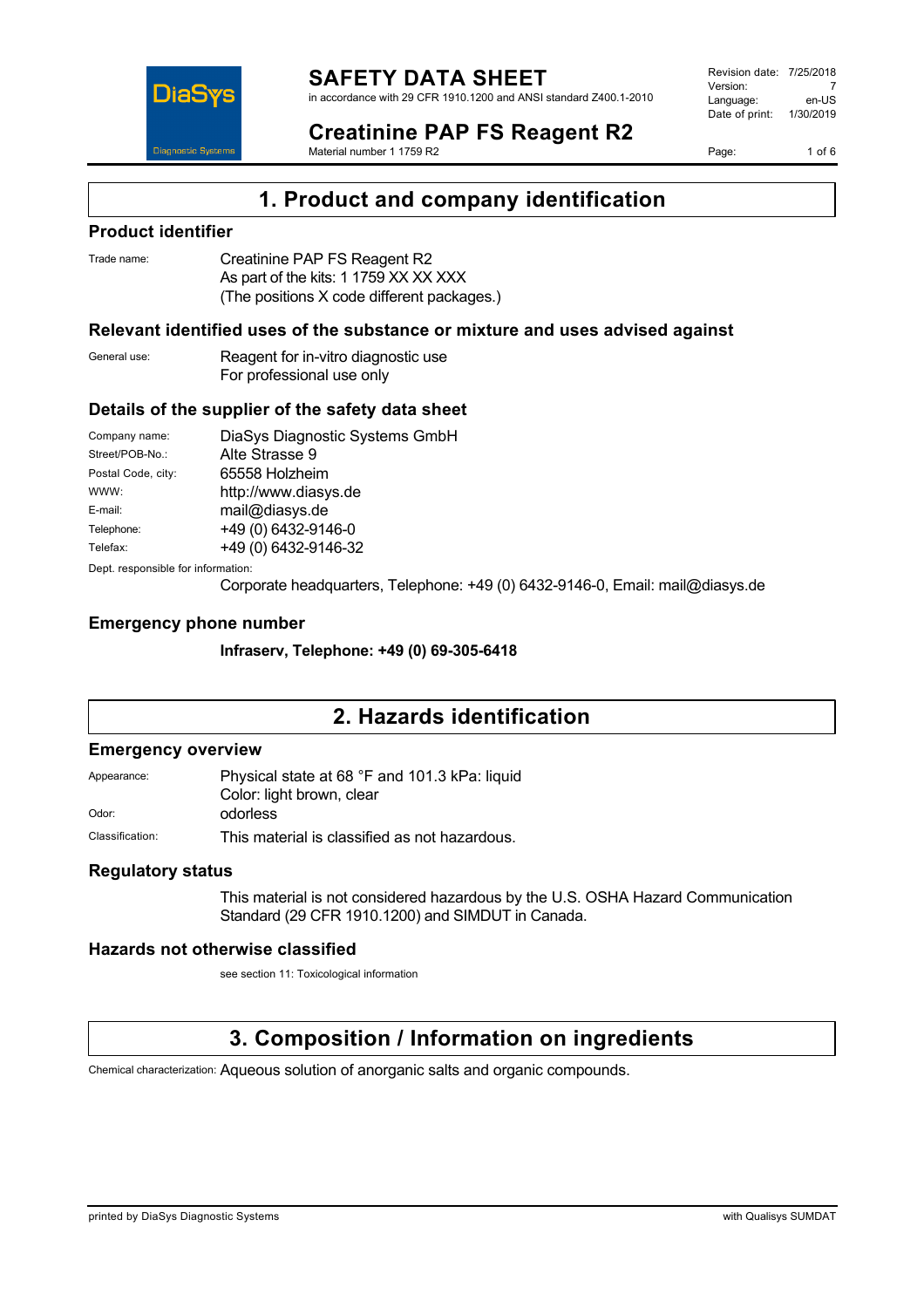

in accordance with 29 CFR 1910.1200 and ANSI standard Z400.1-2010

**Creatinine PAP FS Reagent R2** Material number 1 1759 R2

Page: 2 of 6

Relevant ingredients:

| CAS No.           | Designation                                                       | Content     | <b>Classification</b>                                                           |
|-------------------|-------------------------------------------------------------------|-------------|---------------------------------------------------------------------------------|
| CAS<br>29915-38-6 | 3-(tris(Hydroxymethyl)<br>methylamino)propane-1-sulphonic<br>acid | $1 - 10 \%$ | Acute Toxicity - oral - Category 4.<br>Acute Toxicity - dermal -<br>Category 4. |

Additional information: Contains Sodium azide (0.95 g/L) as preservative.

## **4. First aid measures**

| In case of inhalation:  | Move victim to fresh air. If you feel unwell, seek medical advice.                                                                                                                                                                                    |
|-------------------------|-------------------------------------------------------------------------------------------------------------------------------------------------------------------------------------------------------------------------------------------------------|
| Following skin contact: | Change contaminated clothing. Remove residues with water. In case of skin reactions,<br>consult a physician.                                                                                                                                          |
| After eye contact:      | Immediately flush eyes with plenty of flowing water for 10 to 15 minutes holding eyelids<br>apart. Remove contact lenses, if present and easy to do. Continue rinsing.<br>In case of troubles or persistent symptoms, consult an opthalmologist.      |
| After swallowing:       | Rinse mouth thoroughly with water. Do not induce vomiting without medical advice.<br>Have victim drink large quantities of water, with active charcoal if possible. Seek medical<br>attention. Never give anything by mouth to an unconscious person. |

#### **Most important symptoms/effects, acute and delayed**

No data available

#### **Information to physician**

Treat symptomatically.

## **5. Fire fighting measures**

Flash point/flash point range:

not combustible

Auto-ignition temperature: No data available

Suitable extinguishing media:

Product is non-combustible. Extinguishing materials should therefore be selected according to surroundings.

### **Specific hazards arising from the chemical**

Fires in the immediate vicinity may cause the development of dangerous vapors. In case of fire may be liberated: Nitrogen oxides (NOx), carbon monoxide and carbon dioxide.

Protective equipment and precautions for firefighters:

Wear self-contained breathing apparatus.

Additional information: Do not allow fire water to penetrate into surface or ground water.

### **6. Accidental release measures**

Personal precautions: Avoid contact with skin and eyes. Wear appropriate protective equipment.

Environmental precautions:

Do not allow to penetrate into soil, waterbodies or drains.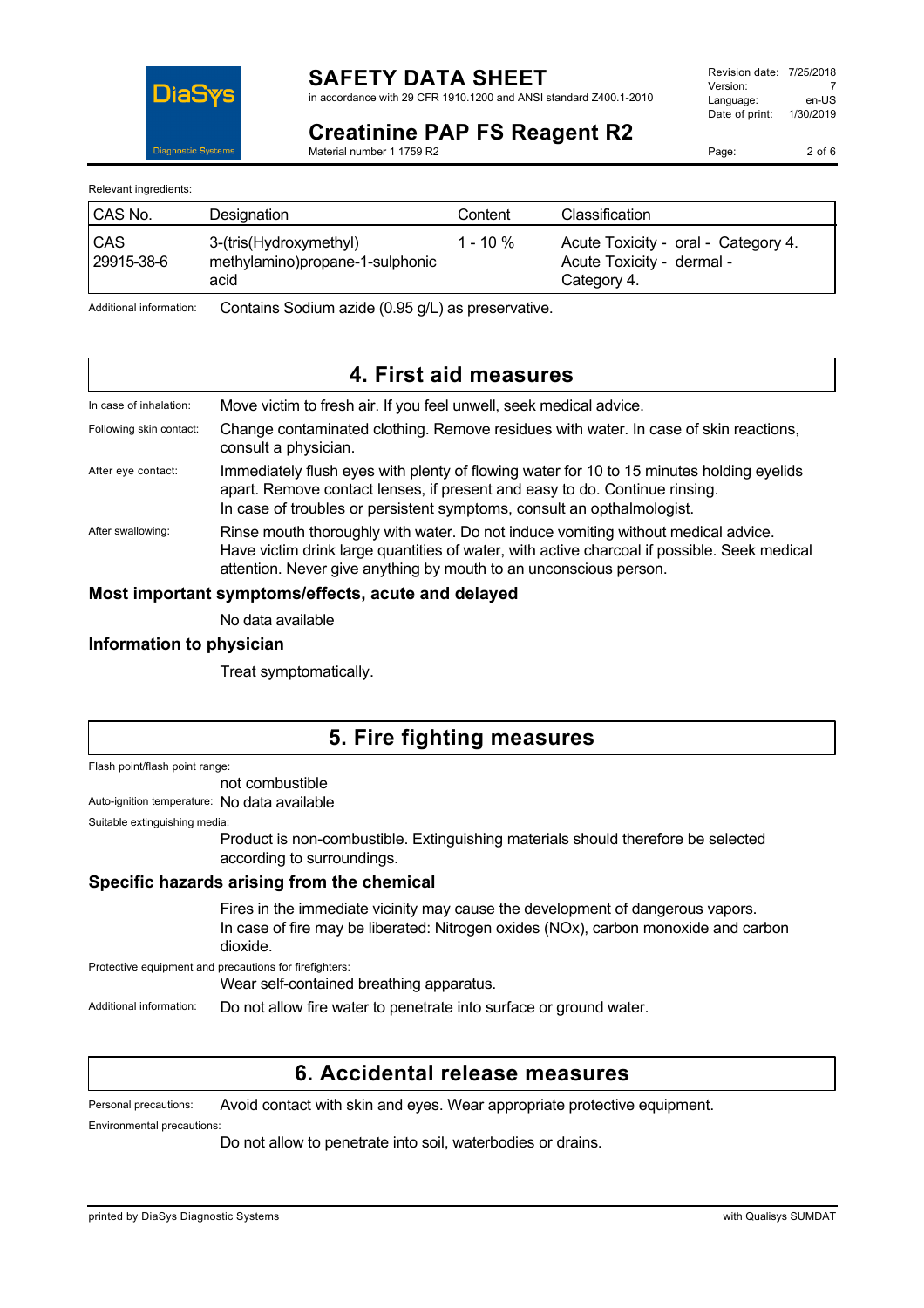

## **SAFETY DATA SHEET**

in accordance with 29 CFR 1910.1200 and ANSI standard Z400.1-2010

| Revision date: 7/25/2018 |           |
|--------------------------|-----------|
| Version:                 |           |
| Language:                | en-US     |
| Date of print:           | 1/30/2019 |
|                          |           |

### **Creatinine PAP FS Reagent R2**

Material number 1 1759 R2

Page: 3 of 6

Methods for clean-up: Soak up with absorbent materials such as sand, siliceus earth, acid- or universal binder. Store in special closed containers and dispose of according to ordinance. Wash spill area with plenty of water.

# **7. Handling and storage**

#### **Handling**

Advices on safe handling: Provide adequate ventilation, and local exhaust as needed. Avoid contact with skin and eyes. Keep all containers, equipment and working place clean. Wear appropriate protective equipment. Wash hands before breaks and after work. Do not eat, drink or smoke when using this product.

### **Storage**

Requirements for storerooms and containers:

Keep containers tightly closed and at a temperature between 35.6 °F and 46.4 °F. Do not freeze. Protect from light. Keep sterile.

Hints on joint storage: Do not store together with: Acids, alkalis.

## **8. Exposure controls / personal protection**

#### **Engineering controls**

Provide good ventilation and/or an exhaust system in the work area. See also information in chapter 7, section storage.

### **Personal protection equipment (PPE)**

| Eye/face protection             | Tightly sealed goggles according to OSHA Standard - 29 CFR: 1910.133 or ANSI<br>Z87.1-2010.                                                                                                                                  |
|---------------------------------|------------------------------------------------------------------------------------------------------------------------------------------------------------------------------------------------------------------------------|
| Skin protection                 | Wear suitable protective clothing.                                                                                                                                                                                           |
|                                 | Protective gloves according to OSHA Standard - 29 CFR: 1910.138.<br>Glove material: Nitrile rubber-Breakthrough time: >480 min.<br>Observe glove manufacturer's instructions concerning penetrability and breakthrough time. |
| Respiratory protection:         | When vapors form, use respiratory protection.                                                                                                                                                                                |
| General hygiene considerations: |                                                                                                                                                                                                                              |
|                                 | Avoid contact with skin and eyes. Change contaminated clothing. Wash hands before<br>breaks and after work. Do not eat, drink or smoke when using this product.                                                              |

# **9. Physical and chemical properties**

### **Information on basic physical and chemical properties**

| Appearance:              | Physical state at 68 °F and 101.3 kPa: liquid<br>Color: light brown, clear |  |
|--------------------------|----------------------------------------------------------------------------|--|
| Odor:<br>Odor threshold: | odorless<br>No data available                                              |  |
| pH value:                | at 77 °F: 8.1                                                              |  |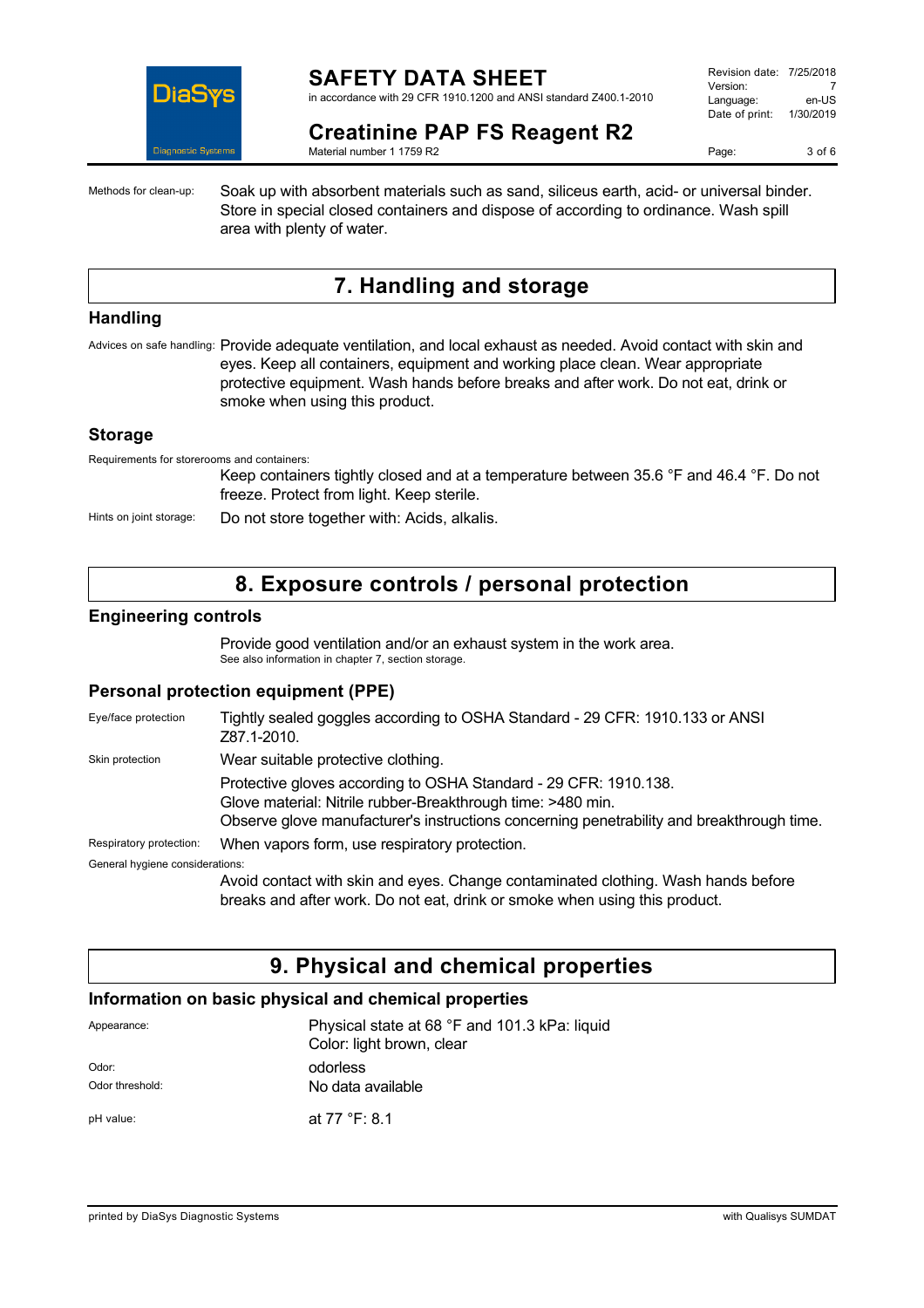

# **SAFETY DATA SHEET**

in accordance with 29 CFR 1910.1200 and ANSI standard Z400.1-2010

| Revision date: 7/25/2018 |           |
|--------------------------|-----------|
| Version:                 |           |
| Language:                | en-US     |
| Date of print:           | 1/30/2019 |
|                          |           |

Page: 4 of 6

# **Creatinine PAP FS Reagent R2**

Material number 1 1759 R2

| Melting point/freezing point:            | approx. 32 °F (Water)  |
|------------------------------------------|------------------------|
| Initial boiling point and boiling range: | approx. 212 °F (Water) |
| Flash point/flash point range:           | not combustible        |
| Evaporation rate:                        | No data available      |
| Flammability:                            | No data available      |
| <b>Explosion limits:</b>                 | No data available      |
| Vapor pressure:                          | No data available      |
| Vapor density:                           | No data available      |
| Density:                                 | at 68 °F: 1.003 g/mL   |
| Water solubility:                        | completely miscible    |
| Partition coefficient: n-octanol/water:  | No data available      |
| Auto-ignition temperature:               | No data available      |
| Thermal decomposition:                   | No data available      |
| Additional information:                  | No data available      |

# **10. Stability and reactivity**

| Reactivity:                                                         | No data available                                                                              |  |
|---------------------------------------------------------------------|------------------------------------------------------------------------------------------------|--|
| Chemical stability:                                                 | Stable under recommended storage conditions.                                                   |  |
| Possibility of hazardous reactions<br>No hazardous reactions known. |                                                                                                |  |
| Conditions to avoid:                                                | Protect against heat /sun rays.                                                                |  |
| Incompatible materials:                                             | Strong acids and alkalis                                                                       |  |
| Hazardous decomposition products:                                   |                                                                                                |  |
|                                                                     | No hazardous decomposition products when regulations for storage and handling are<br>observed. |  |
| Thermal decomposition:                                              | No data available                                                                              |  |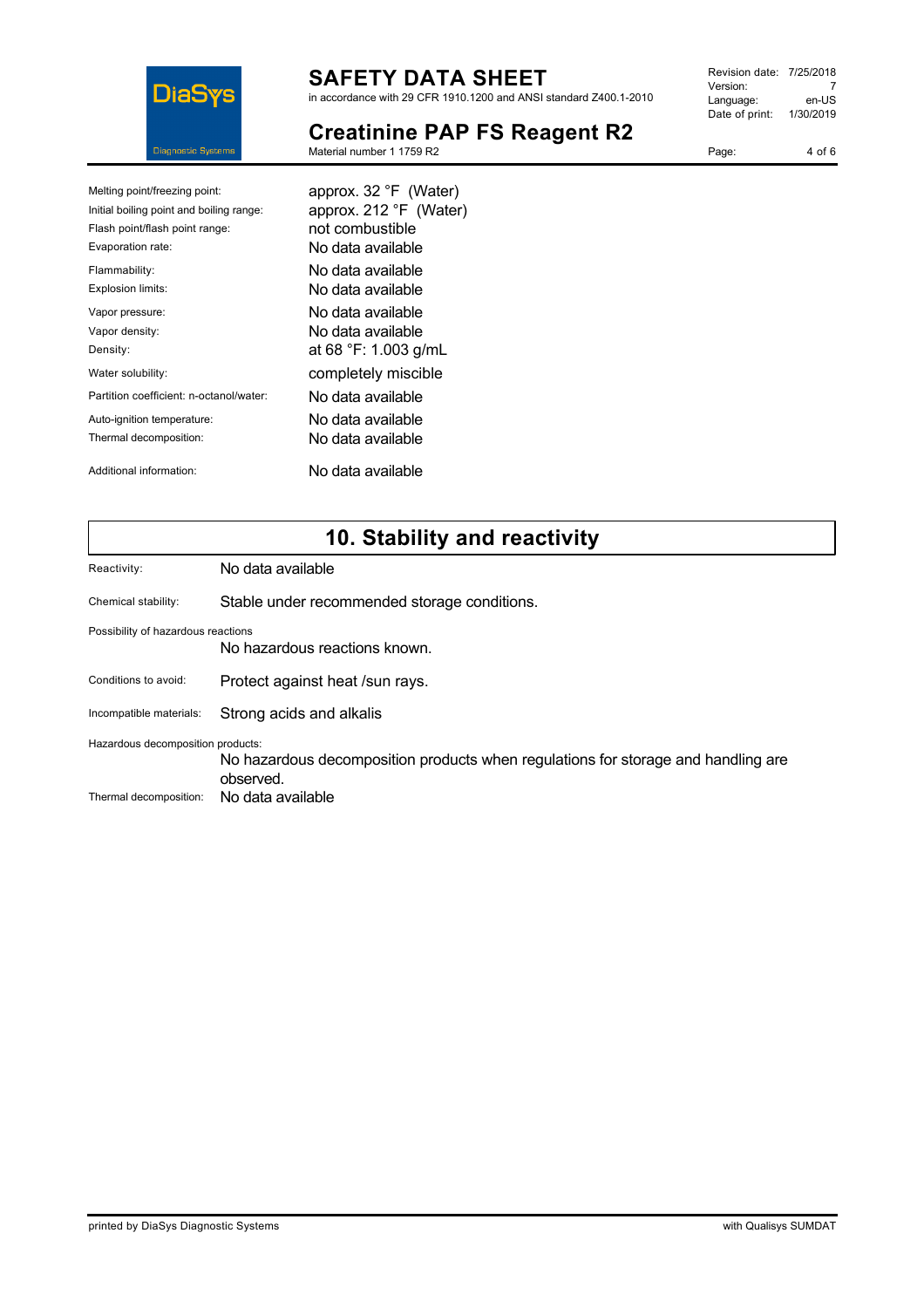

## **SAFETY DATA SHEET**

in accordance with 29 CFR 1910.1200 and ANSI standard Z400.1-2010

**Creatinine PAP FS Reagent R2** Material number 1 1759 R2

Revision date: 7/25/2018 Version: 7<br>Language: en-US Language: Date of print: 1/30/2019

Page: 5 of 6

**11. Toxicological information**

### **Toxicological tests**

| Toxicological effects: | Acute toxicity (oral): Lack of data.                                                                                                                                                                                                              |
|------------------------|---------------------------------------------------------------------------------------------------------------------------------------------------------------------------------------------------------------------------------------------------|
|                        | Acute toxicity (dermal): Lack of data.                                                                                                                                                                                                            |
|                        | Acute toxicity (inhalative): Lack of data.                                                                                                                                                                                                        |
|                        | Skin corrosion/irritation: Lack of data.                                                                                                                                                                                                          |
|                        | Serious eye damage/irritation: Lack of data.                                                                                                                                                                                                      |
|                        | Sensitisation to the respiratory tract: Lack of data.                                                                                                                                                                                             |
|                        | Skin sensitisation: Lack of data.                                                                                                                                                                                                                 |
|                        | Germ cell mutagenicity/Genotoxicity: Lack of data.                                                                                                                                                                                                |
|                        | Carcinogenicity: Lack of data.                                                                                                                                                                                                                    |
|                        | Reproductive toxicity: Lack of data.                                                                                                                                                                                                              |
|                        | Effects on or via lactation: Lack of data.                                                                                                                                                                                                        |
|                        | Specific target organ toxicity (single exposure): Lack of data.                                                                                                                                                                                   |
|                        | Specific target organ toxicity (repeated exposure): Lack of data.                                                                                                                                                                                 |
|                        | Aspiration hazard: Lack of data.                                                                                                                                                                                                                  |
| Other information:     | Contains Sodium azide (0.95 g/L):<br>After resorption of toxic quantities: Headache, dizziness, nausea, cough, vomiting,<br>spasms, breathing paralysis, CNS disorders, low blood pressure, cardiovascular failure,<br>unconsciousness, collapse. |
|                        | Information about 3-(tris(Hydroxymethyl)methylamino)propane-1-sulphonic acid<br>Acute oral toxicity: 500 mg/kg<br>Acute dermal toxicity: 1100 mg/kg<br>Source: Data obtained by expert judgement.                                                 |

# **12. Ecological information**

#### **Ecotoxicity**

Further details: No data available

### **Mobility in soil**

No data available

#### **Persistence and degradability**

Further details: No data available

#### **Additional ecological information**

General information: Do not allow to enter into ground-water, surface water or drains.

# **13. Disposal considerations**

#### **Product**

Recommendation: Special waste. Dispose of waste according to applicable legislation.